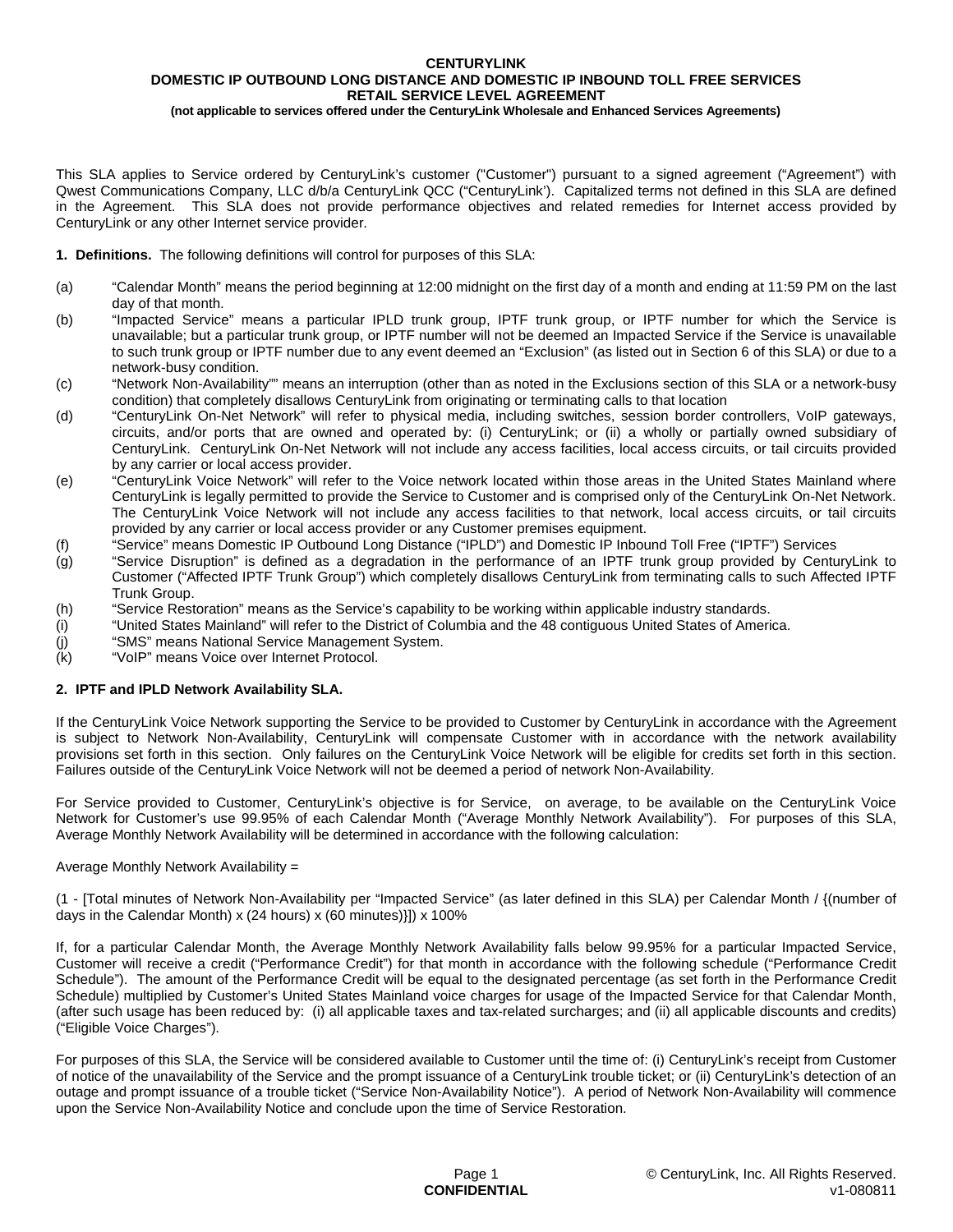| <b>Performance Credit Schedule</b>   |                                                                                                                            |
|--------------------------------------|----------------------------------------------------------------------------------------------------------------------------|
| Average Monthly Network Availability | Amount of Performance Credit<br>(as a percentage of Customer's Eligible Voice<br>Charges of a particular Impacted Service) |
| 100,00% to 99.95%                    | 0%                                                                                                                         |
| 99.949% to 99.800%                   | 5%                                                                                                                         |
| 99.799% to 99.600%                   | 10%                                                                                                                        |
| 99.599% to 99.500%                   | 15%                                                                                                                        |
| 99.499% to 98.00                     | 20%                                                                                                                        |
| Below 98,00%                         | 25%                                                                                                                        |

### **3. Re-route of IPTF.**

"Confirmation Process" in this section means: (i) Customer's telephonic notification to a CenturyLink Customer Service representative of a Service Disruption and the furnishing by Customer of certain information (including Customer's name and address, Customer's CenturyLink account number and the affected IPTF number, IPTF trunk group name, VoIP circuit ID, the ANI, and/or dedicated circuit identification of the Alternate Termination Location subscribed to by Customer and the approximate time the Service Disruption began); and (ii) acknowledgment from that CenturyLink Customer Service representative that traffic to the Affected IPTF Trunk Group will, in accordance with the terms of the SLA in this section, be rerouted within 15 minutes of the conclusion of Customer's telephone call to CenturyLink.

If an IPTF number routing to an out of service IPTF trunk group provided by CenturyLink to Customer is subject to a Service Disruption, CenturyLink will, within 15 minutes of the exact time of completion of the Confirmation Process, reroute traffic from the Affected IPTF Trunk Group to: (a) a PSTN local number: (i) terminating in the United States Mainland; and (ii) which is provided by CenturyLink to Customer ("Alternate Termination Location"), (b) any working CenturyLink provided IP Trunk Group, or (c) a CenturyLink Dedicated trunk group. If CenturyLink fails to reroute that traffic within 15 minutes after completion of the Confirmation Process ("IPTF number Outage"), CenturyLink will credit to Customer's account an amount equivalent to the lesser of: (i) 100% of the usage for the affected IPTF number for the entire Calendar Month in which the IPTF number Outage occurred; or (ii) 110% of the usage for the affected IPTF number in the Calendar Month prior to the Calendar Month in which the IPTF trunk group Outage occurs. Such credits will be calculated after application of discounts and credits. A maximum of five affected IPTF numbers per Customer, per occurrence will be covered under the SLA in this section.

The credit will be applied within 60 days of the Service Disruption. The credit will be calculated based on all calls to the affected IPTF number and applied to Customer's interstate usage.

Calls will be rerouted within 15 minutes upon completion of the Confirmation Process. This does not mean that Service will be restored to the main location in that timeframe.

To be eligible for a credit or the re-route of Service, Customer must designate and provide to CenturyLink an Alternate Termination Location with enough capacity to adequately handle or terminate the rerouted traffic. Other than as set forth in this SLA, CenturyLink will not be responsible or liable for uncompleted calls due to problems with the Alternate Termination Location or insufficient capacity or number of lines at the Alternate Termination Location designated by Customer. Customer understands that CenturyLink will bill for the redirected calls in accordance with the terms set forth in the applicable tariff or Agreement and the service termination method of the rerouted calls.

#### **4. Chronic.**

Subject to the terms, exclusions, and restrictions described in this SLA, if during three consecutive Calendar Months or any six Calendar Months in any 12 month period, the aggregate amount of credits received by Customer in accordance with this SLA for a particular Impacted Service exceeds 25% of Customer's total monthly usage charges associated with such Service after application of any discounts or credits for that Impacted Service, Customer may, upon 30 days' prior written notice to CenturyLink, terminate or cancel the Impacted Service without incurring any early termination/cancellation charges associated with the Impacted Service except for usage charges accrued to the date of termination or cancellation.

Subject to the terms, exclusions, and restrictions described in this SLA, if during any two Calendar Months in any 12 month period, the aggregate amount of credits received by Customer in accordance with this SLA for all Impacted Service exceeds 15% of Customer's total monthly charges after application of any discounts or credits for all of Customer's Service during such month, Customer may, upon 30 days' prior written notice to CenturyLink, terminate all of Customer's Service in the United States Mainland without incurring any early termination charges associated with the Service, except for usage charges accrued to the date of termination.

Customer must exercise any termination right available to it under this section within 30 days after Customer first becomes eligible to exercise the applicable termination right; if Customer fails to do so within that 30-day period , Customer will have waived 0that termination right.

If Customer is unable to meet the monthly or annual commitment, if any, for all services being provided by CenturyLink to Customer under the Agreement, and that failure is a direct result of the termination of Impacted Service or the Service under this SLA, Customer and CenturyLink will negotiate in good faith to reach an alternative monthly or annual commitment that will account for the reduction in